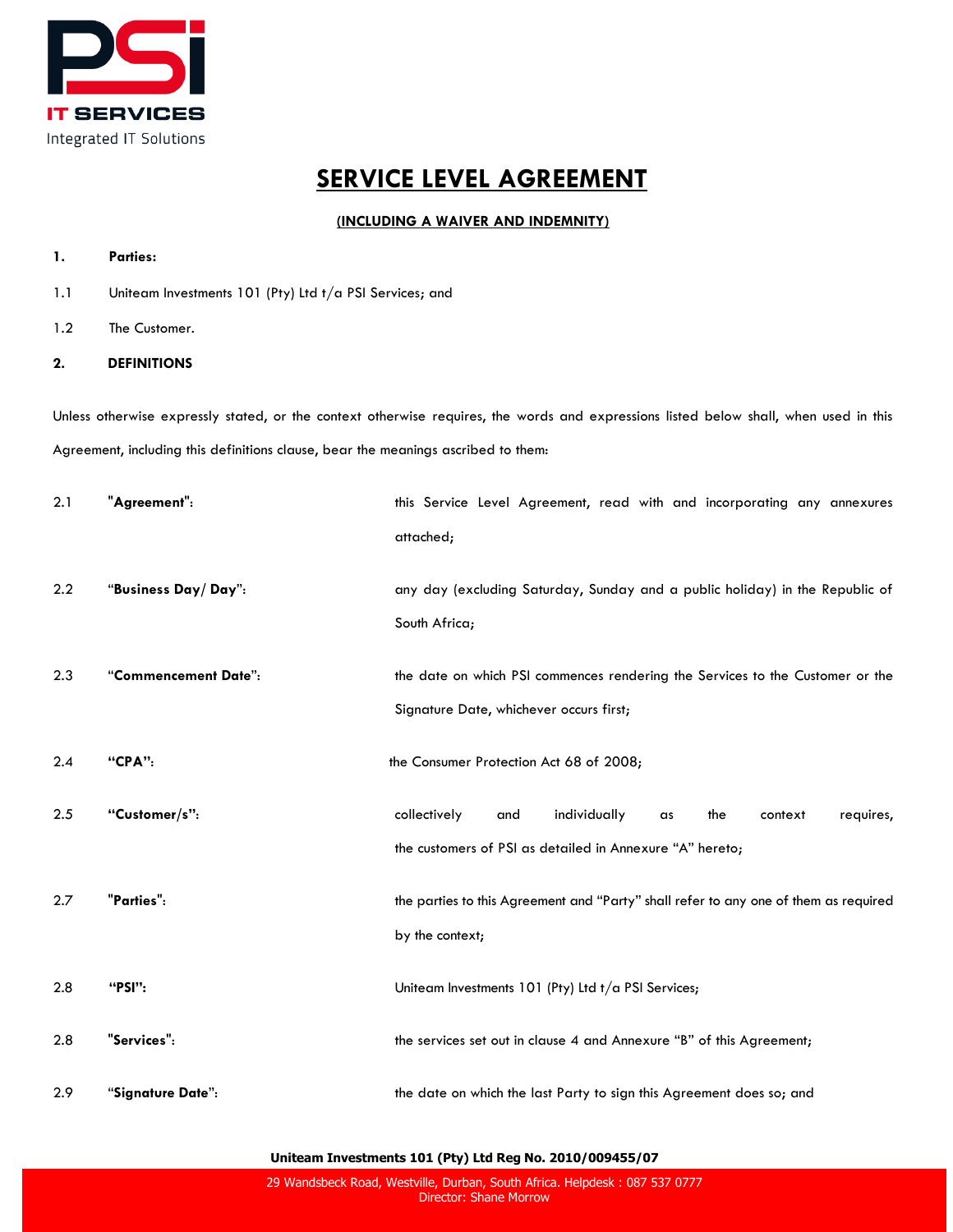## **3. INTERPRETATION**

- 3.1 The headings of the clauses in this Agreement are for the purpose of convenience and reference only and shall not be used in the interpretation of this Agreement nor any clause hereof.
- 3.2 Unless a contrary intention clearly appears, words importing:
	- 3.2.1 any one gender include the other genders;
	- 3.2.2 the singular includes the plural and *vice versa*; and
	- 3.2.3 natural persons include created entities (incorporated or unincorporated) and *vice versa*;
- 3.3 If any provision in a definition is a substantive provision conferring rights or imposing obligations on a Party, notwithstanding that it is only in the definition clause, effect shall be given to it as if it were a substantive provision of the Agreement.
- 3.4 Expressions defined in this Agreement shall bear the same meanings in schedules or annexures to this Agreement (if any) which do not themselves contain their own conflicting definitions.
- 3.5 If a term is defined within the context of any particular clause in this Agreement, that definition, unless it is clear from the clause in question that the definition has limited application to the relevant clause, shall have the same meaning throughout this Agreement.
- 3.6 The rule that a contract shall be interpreted against the party responsible for the drafting or preparation of the contract (the *Contra Pro Ferentem* Rule) shall not apply to the interpretation of this Agreement.
- 3.7 The words "include", "including" and "in particular" shall not be construed as limiting the generality of any preceding word/s or introducing an exhaustive list.
- 3.8 Any reference in this Agreement to any other agreement or document shall be construed as a reference to such other agreement or document as same may have been, or may from time to time be, amended, varied, novated or supplemented.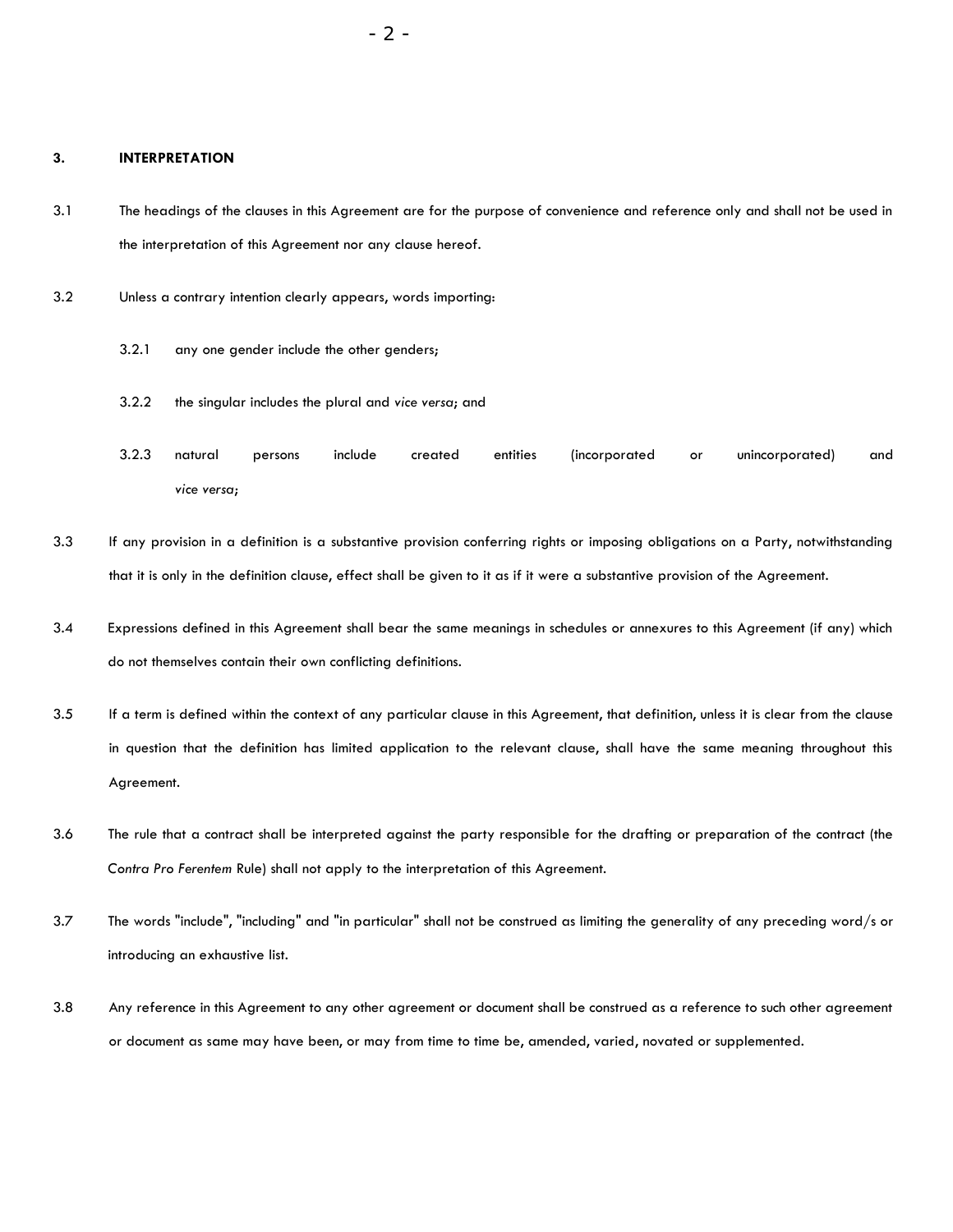- 3.9 When, in this Agreement, a particular number of business days is provided for between the happening of one event and another, the number of days must be calculated by:
	- 3.9.1 excluding the day on which the first such event occurs;
	- 3.9.2 including the day on or by which the second event is to occur; and
	- 3.9.3 excluding any public holiday, Saturday or Sunday in South Africa that falls on or between the days contemplated in clauses 3.9.1 and 3.9.2 respectively.
- 3.10 This Agreement may be signed in one or more counterparts all of which shall be considered one and the same Agreement and shall become effective when a counterpart has been signed by each of the Parties.

# **4. PREAMBLE**

- 4.1 PSI undertakes to render information technology ("IT") services ("Services") to the Customer, at the Customer's special instance and request. These Services shall be included in Annexure "B", but not be limited to:
	- 4.1.1 IT products, internet and networking connectivity and general services;
	- 4.1.2 remote and on–site support;
	- 4.1.3 data protection and security; and
	- 4.1.4 Cloud hosting services.

#### **5. EXCLUSIVITY AND APPOINTMENT**

- 5.1 The parties hereby agree and record that this Agreement and the appointment by the Customer of PSI as a service provider is not one of exclusivity nor shall this Agreement be deemed to create of any form of agency, partnership or joint venture between the parties.
- 5.2 Either party shall be entitled to enter into subsequent agreements that may compete with this Agreement and/or the other party.
- 5.3 Subject to the signing of this Agreement, PSI accepts the appointment as a service provider to the Customer.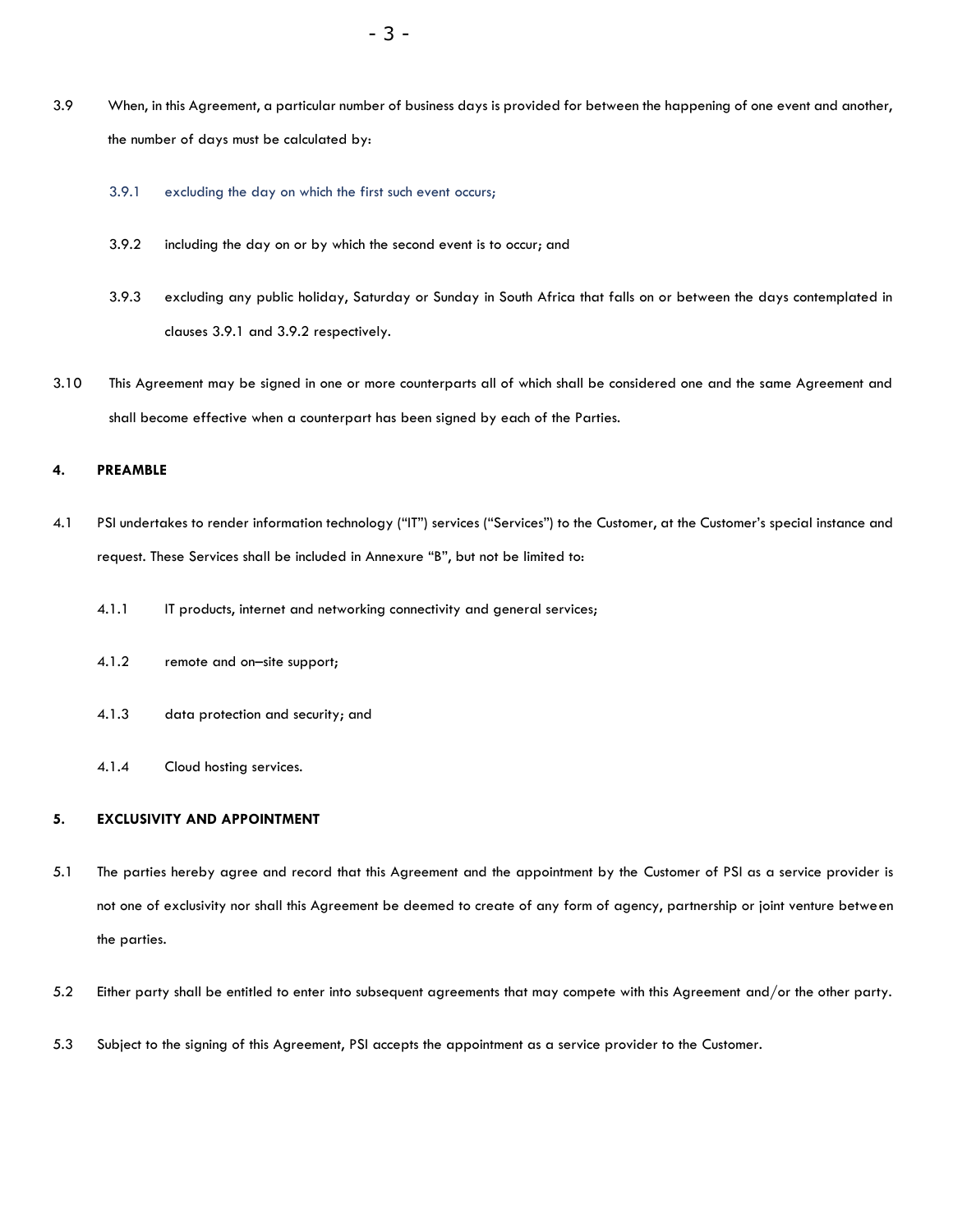## **6. DURATION AND TERMINATION**

- 6.1 This Agreement shall operate in perpetuity until terminated by either party in terms of this clause 6, read with clause 11, subject to an initial period of twelve (12) months in which the Agreement shall not be capable of termination without the written consent of PSI.
- 6.2 In the event of either party wishing to terminate this Agreement after the initial period , the provisions of clause 11 shall apply.

## **7. SERVICES AND OBLIGATIONS**

- 7.1 PSI shall render Services to the Customer, as per clause 4 of this Agreement, alternatively as may be amended from time to time and with the revised Services being annexed to this Agreement in the form of an updated schedule.
- 7.2 PSI shall render and perform the Services in the utmost good faith.
- 7.3 In rendering the Services prescribed in this Agreement, PSI shall be and is hereby authorised to appoint any sub–contractors and/or agents ("Agent") as may be required for the proper performance of the Services. If PSI is required to appoint an Agent, written notice of this appointment will be provided to the Customer.
- 7.6 PSI shall ensure that the necessary technical skill, diligence and care is applied that could be expected from a reasonable service provider in the position of Customer and in terms of the applicable legislative requirements.
- 7.7 The Parties shall each appoint a contact person who shall represent them and be the point of contact for all purposes of this Agreement. The respective contact persons are as set out below:

| 7.7.1 | <b>PSI's Contact Person</b>   | Email: Shanem@psiservices.co.za |
|-------|-------------------------------|---------------------------------|
|       | Name: Shane Morrow            | Telephone Number: 0827736095    |
|       |                               |                                 |
| 7.7.2 | The Customer's Contact Person | Email:                          |
|       | Name:                         | Telephone Number:               |

7.8 Time is not a material term of this Agreement unless agreed to in writing by the Parties prior to the rendering of Services. However, PSI will utilize all reasonable commercial efforts to address standard call logs within 4 hours while emergency requests as expeditiously as possible.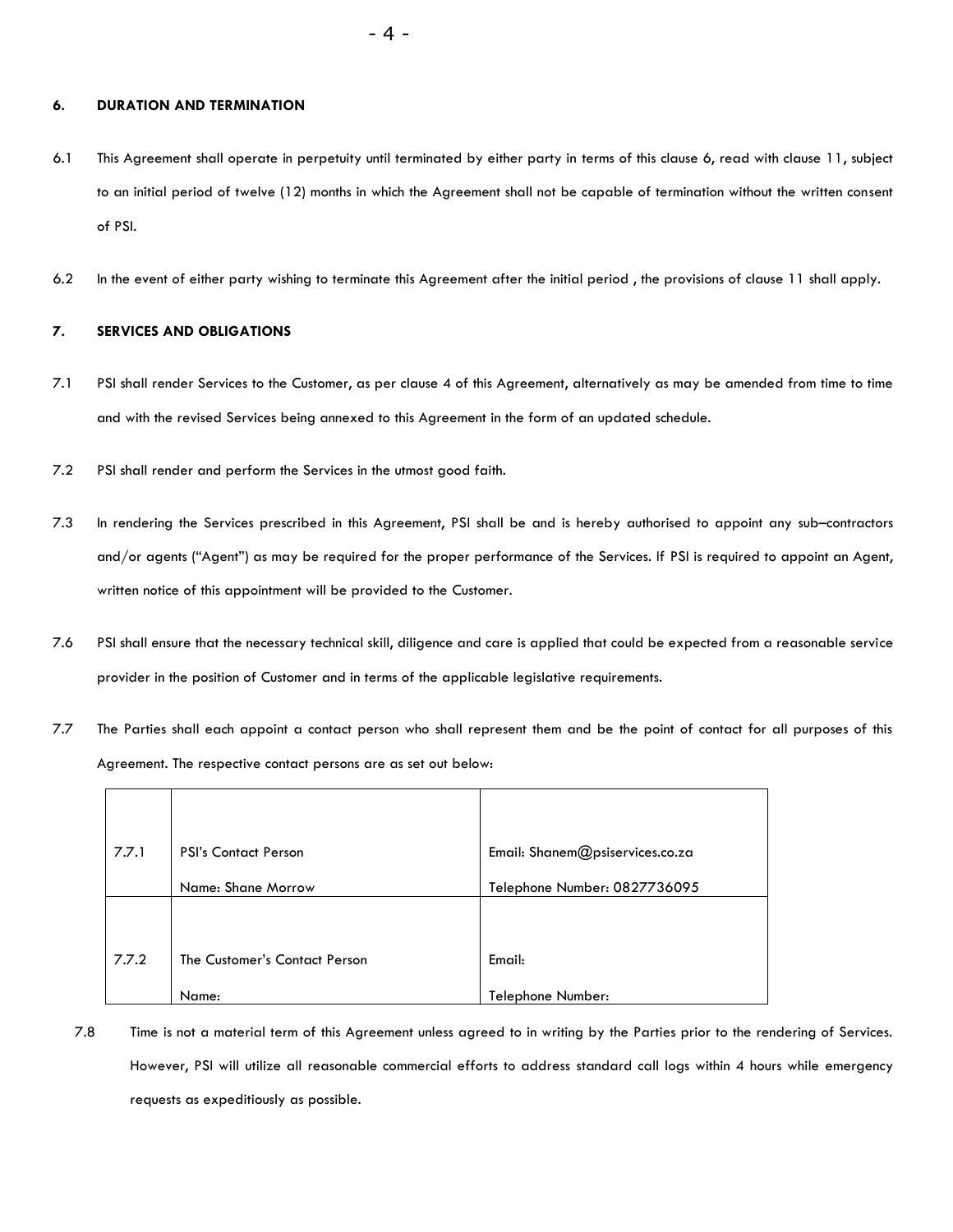- 7.9 In consideration for the provision of the Services by PSI to the Customer:
	- 7.9.1 the Customer shall affect payment of any amounts quoted and/or agreed on receipt of an invoice from PSI; and
	- 7.92 in the event that no price is stipulated for the Services, the Customer shall be liable for the Services at PSI's usual hourly rates (which do not need to be stipulated); and
	- 7.9.3 should the Customer require PSI to address data breaches or network or device infection by malware, ransomware or the like, PSI shall be entitled to its usual rates.
- 7.10 Any invoice or statement, as the case may be, rendered by PSI to the Customer, shall become due, owing and payable on presentation.
- 7.11 The Customer shall effect payment on or before thirty (30) days from date of invoice only, failing which, interest shall accrue on all outstanding amounts at the maximum rate permissible in law.
- 7.12 The rendering of Services by PSI to the Customer shall be subject to:
	- 7.12.1 PSI's fair usage policy;
	- 7.12.2 the Customer's account being up to date and in good standing; and
	- 7.12.3 PSI's ongoing compliance with vendor licenses, terms, conditions and agreements, as the case may be.
- 7.13 In rendering the Services, PSI shall utilise ESET Smart Security Protection for all devices connected directly to the LAN or WIFI network. Should the Customer grant authority to use the network to a visitor, this access will be subject to PSI's guest network policy which may *inter alia* limit the ability by the visitor to access certain services.
- 7.14 In order for PSI to render data protection as prescribed in clause 7.13 *supra*, the Customer undertakes to:
	- 7.14.1 not remove or limit end point protection;
	- 7.14.2 allow upgrades to the end point protection; and
	- 7.14.3 comply with industry standard safe computing practices.
- 7.15 The Customer's compliance with clause 7.14 shall be a material term of this Agreement.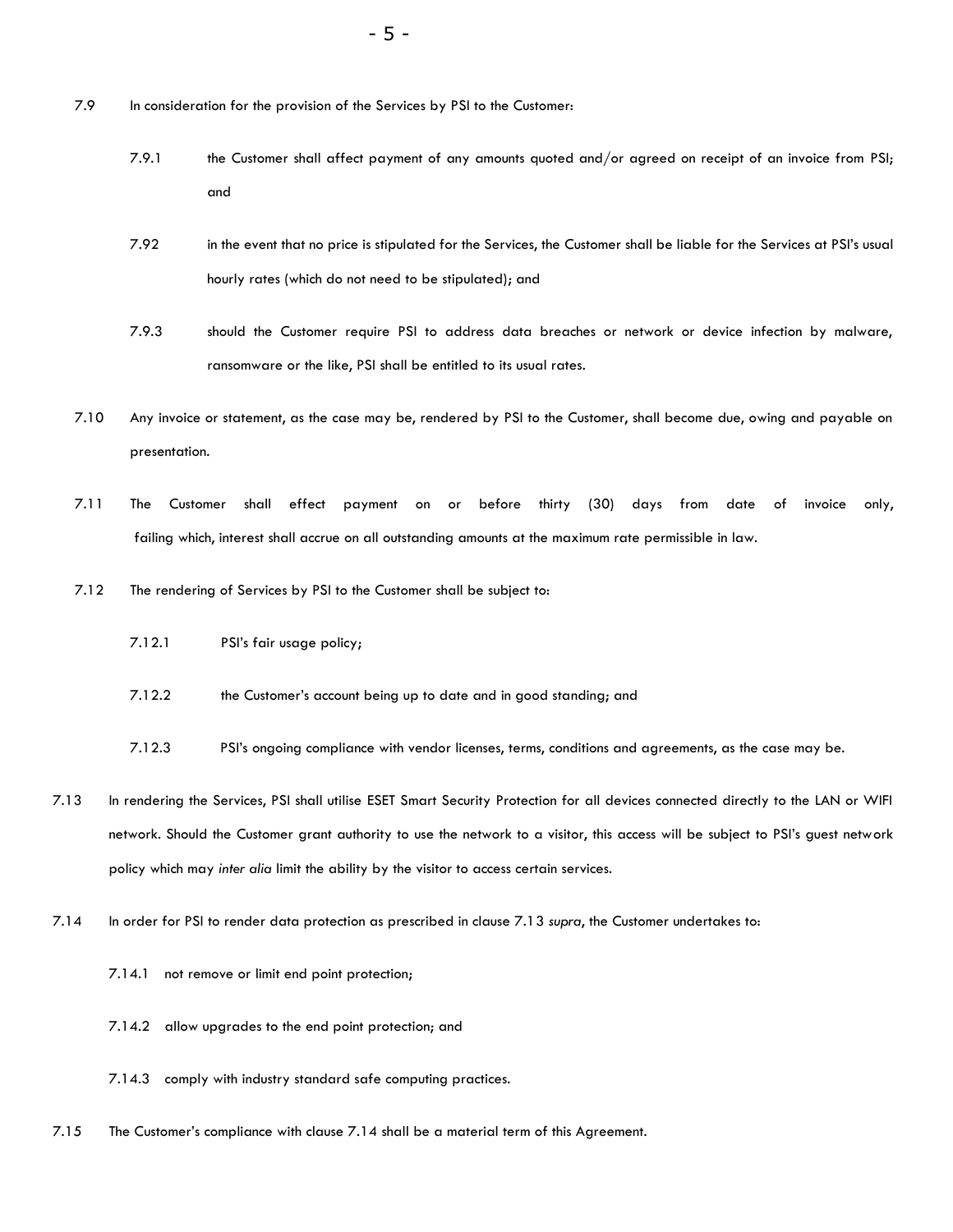#### 8. **WARRANTY AND INDEMNITIES**

- 8.1 The Parties undertake, for the duration of this Agreement, to act in good faith, in each other's best interests and not to utilise each other's confidential information, as referred to in clause 9 below, in any way which could be detrimental to the other Party.
- 8.2 The Customer indemnifies PSI against any claims of any nature whatsoever made against PSI, save for claims occasioned solely through the gross negligence of PSI or its nominated Agent.
- 8.3 The Customer further indemnifies PSI and holds it harmless against all claims of any nature arising out of any loss or damage to the Customer, its property or that of its employees, agents, contractors, consultants, representatives of customers and/or the injury to any of its employees, agents, contractors, consultants, representatives or customers arising from the rendering of Services as provided for in this Agreement, save in the event that such loss, damage, or injury occurred as a result of any act or omission on the part of PSI, its employees, agents, contractors, consultants and representatives which was grossly negligent

## **9. CONFIDENTIALITY**

- 9.1 The Parties agree that the terms of this Agreement and all confidential and proprietary information of the Parties communicated to them in connection with (including negotiation and drafting) this Agreement shall be received in strict confidence and be used only for the purposes of this Agreement.
- 9.2 Each Party shall use the same means as it uses to protect its own confidential information to prevent the disclosure and to protect the confidentiality of such information. No such information shall be disclosed by the recipient Party, its agents, representatives or employees without the prior written consent of the other Party.
- 9.3 The provision of this clause 9 shall not apply to information which is:
	- 9.3.1 disclosed by the Customer during the course and scope of rendering the Services;
	- 9.3.2 publicly known or becomes publicly known through no unauthorised act of the recipient Party;
	- 9.3.3 rightfully received by the recipient Party from a third party;
	- 9.3.4 independently developed by the recipient Party without use of the other Party's information;
	- 9.3.5 disclosed by the other Party to a third party without similar restrictions;
	- 9.3.6 required to be disclosed pursuant to a requirement of a governmental agency or any applicable law, so long as the Party required to disclose the information gives the other Party prior notice of such disclosure;

- 6 -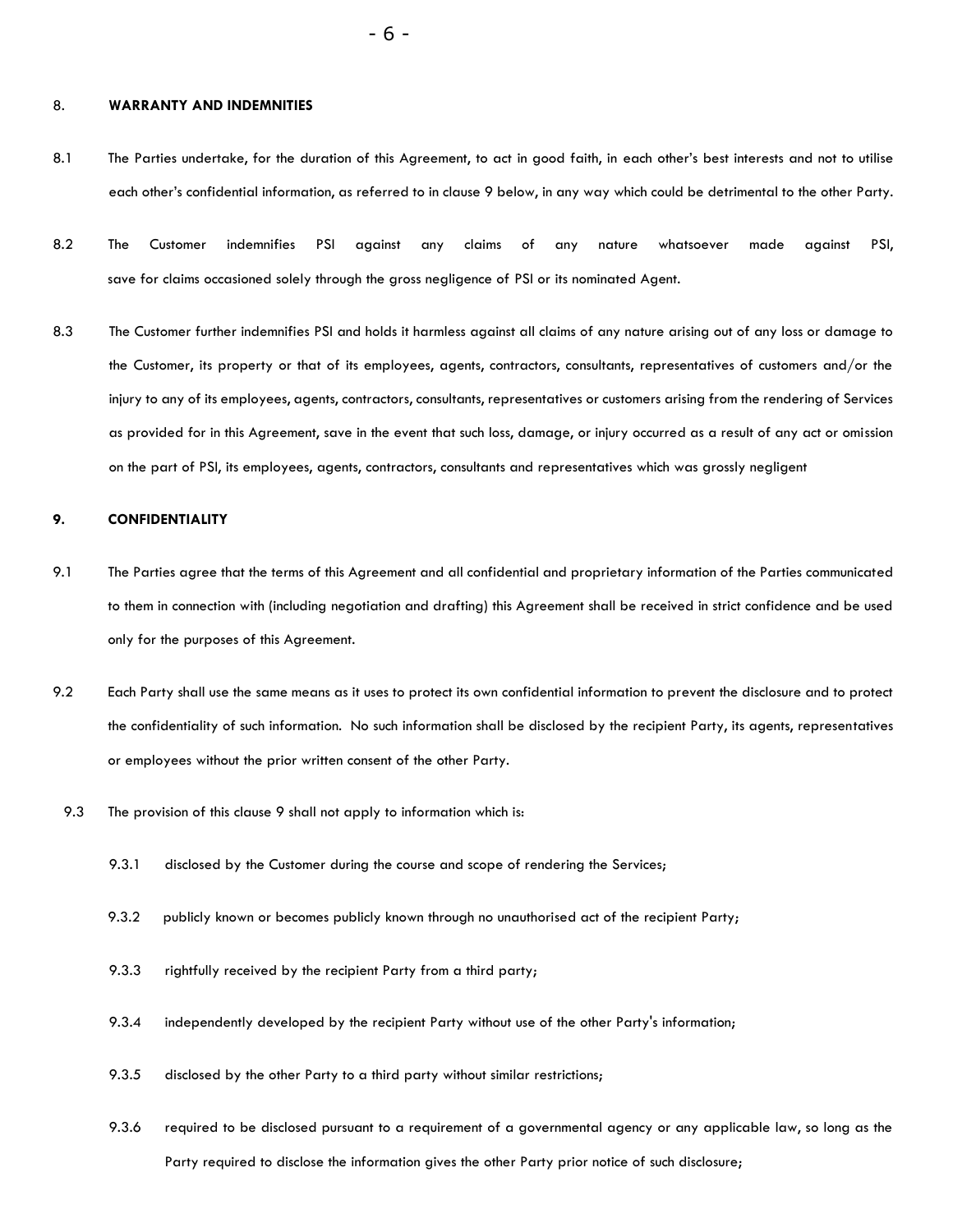- 9.3.7 publicly disclosed with the other Party's written consent; and
- 9.3.8 any announcement intended solely for internal distribution by either Party or to any disclosure required by legal, accounting or regulatory requirements beyond the reasonable control of the Party in question.
- 9.4 The Parties agree further not to compete with each other for business and/or customers by utilising confidential information obtained by it, its employees or its representatives in order to encourage, entice, incite, persuade or induce any of the other Party's customers to utilise its services as opposed to the other Party's services, or to compete with that Party in general for any business on behalf of any other customer of that Party's or otherwise.
- 9.5 The obligation contained in this clause 9 shall endure, even after the termination of this Agreement, without limit in point of time except and until such confidential information enters the public domain other than by breach hereof

## **10. ARBITRATION**

- 10.1 Should any dispute arise between the Parties ("Dispute") concerning the interpretation of this Agreement, or which relates to rights or obligations (except for which shall be dealt with in accordance with clause 13) under this Agreement or any matter arising out of this Agreement in respect of which no mechanism for resolution is provided for elsewhere in this Agreement, the Parties shall endeavour to resolve the Dispute by negotiation. This clause shall exclude actions for non–payment by the Customer, in which the sole discretion to refer the Dispute regarding non–payment shall be exercised by PSI.
- 10.2 This shall entail one of the Parties inviting the other in writing to meet and to attempt to resolve the Dispute within 10 Days.
- 10.3 If the Dispute has not been resolved by such negotiation within 10 days then the Parties or any one of them shall:
	- 10.3.1 submit the Dispute to mediation to be administered by the Arbitration Foundations of South Africa ("AFSA"), upon such terms as agreed between the Parties and the secretariat of AFSA; and
	- 10.3.2 failing agreement as aforesaid within 10 days of the Dispute being submitted to mediation, either Party shall refer the Dispute to arbitration as provided below.
- 10.4 The award of the mediator shall become final and binding within 10 days of delivery thereof to the Parties, unless any of the Parties disputes the Mediator's award by written notice to the other Parties within the aforesaid 10-day period, in which event the Dispute shall be referred to arbitration in accordance with the provisions below.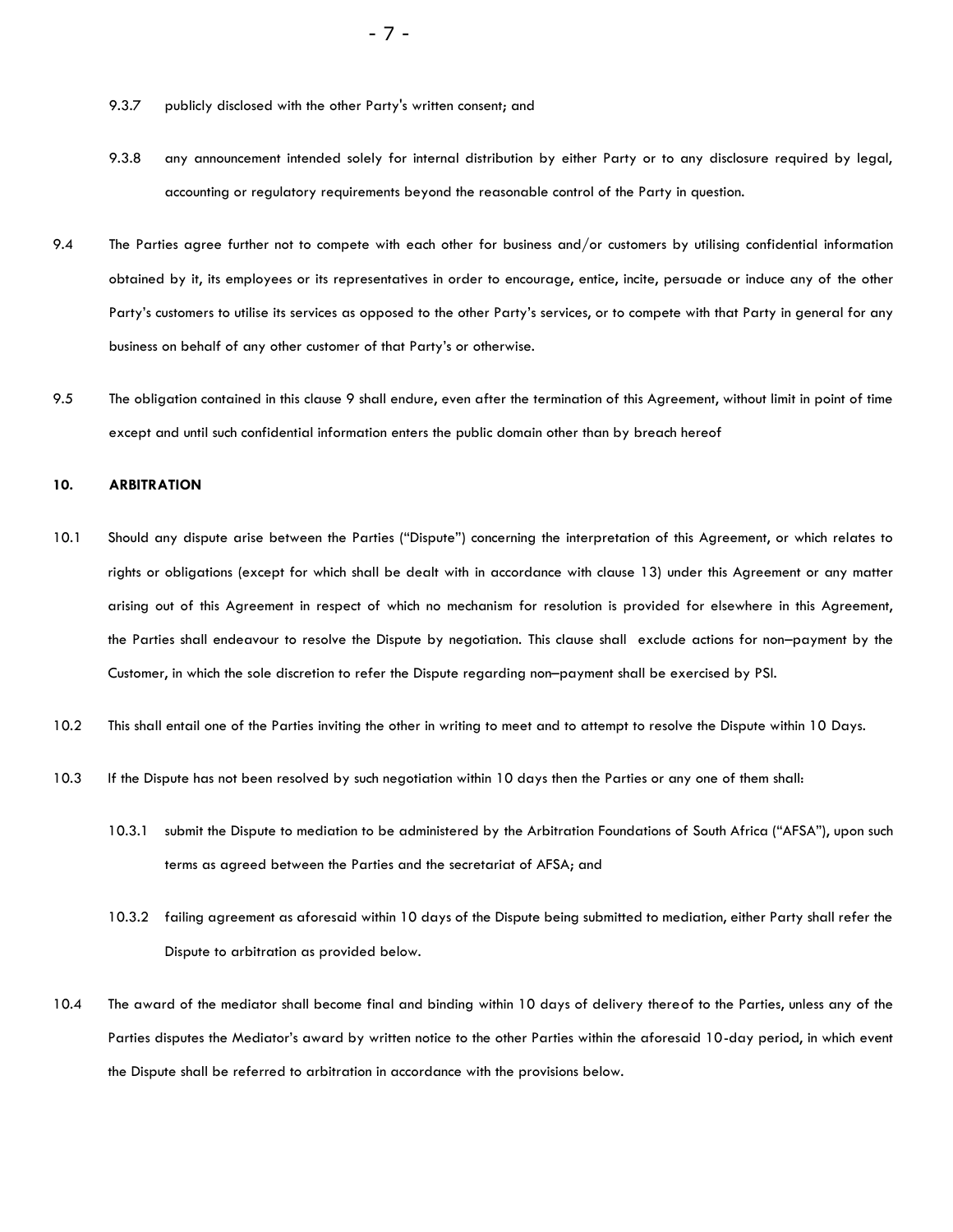- 10.5 Failing agreement as referred to above or in the event of either of the Parties furnishing his notice of dispute within 10 days of the mediator's award as envisaged, the Dispute shall be submitted to arbitration for final resolution in accordance with the rules of AFSA by an arbitrator appointed by AFSA, whose decision shall be final and binding.
- 10.6 Unless otherwise agreed in writing by all the Parties, any such mediation or arbitration shall be held in Durban, South Africa.
- 10.7 Notwithstanding anything to the contrary contained in this clause, any Party shall be entitled to apply for, and if successful, be granted an interdict or other interim and/or urgent relief from any Court having competent jurisdiction.
- 10.8 There shall be no right of appeal or review of an arbitration award and any award made in terms of this clause shall be of final and binding effect on the Parties.
- 10.9 Any failure by a party to comply with an award, shall be a material breach of this Agreement.

## **11. BREACH AND TERMINATION**

- 11.1 If any of the Parties breaches any provision of this Agreement ("Defaulting Party") and, if such breach is capable of being remedied, fails to remedy the breach within 10 Days after written notice has been given to the Defaulting Party by any other Party requiring the breach to be remedied, then the other Party shall be entitled to:
	- 11.1.1 seek an order for specific performance against the Defaulting Party; or
	- 11.1.2 cancel this Agreement in relation to the Defaulting Party; and / or
	- 11.1.3 claim any damages suffered by the Aggrieved Party;

without prejudice to any other rights and remedies existing under common law, statute or this Agreement. If the Customer is the Defaulting Party, damages will include any cancellation penalties that PSI may be liable for in respect of vendor licenses.

- 11.2 The Defaulting Party shall be liable for all costs and expenses (calculated on an Attorney and Own Client scale) incurred because of or in connection with any breach.
- 11.3 This Agreement shall be capable of being terminated by either Party (after the initial period prescribed in clause 6) subject to the provision of three (3) calendar month's written notice ("Termination Notice") being provided to the other Party. If the Defaulting Party is PSI: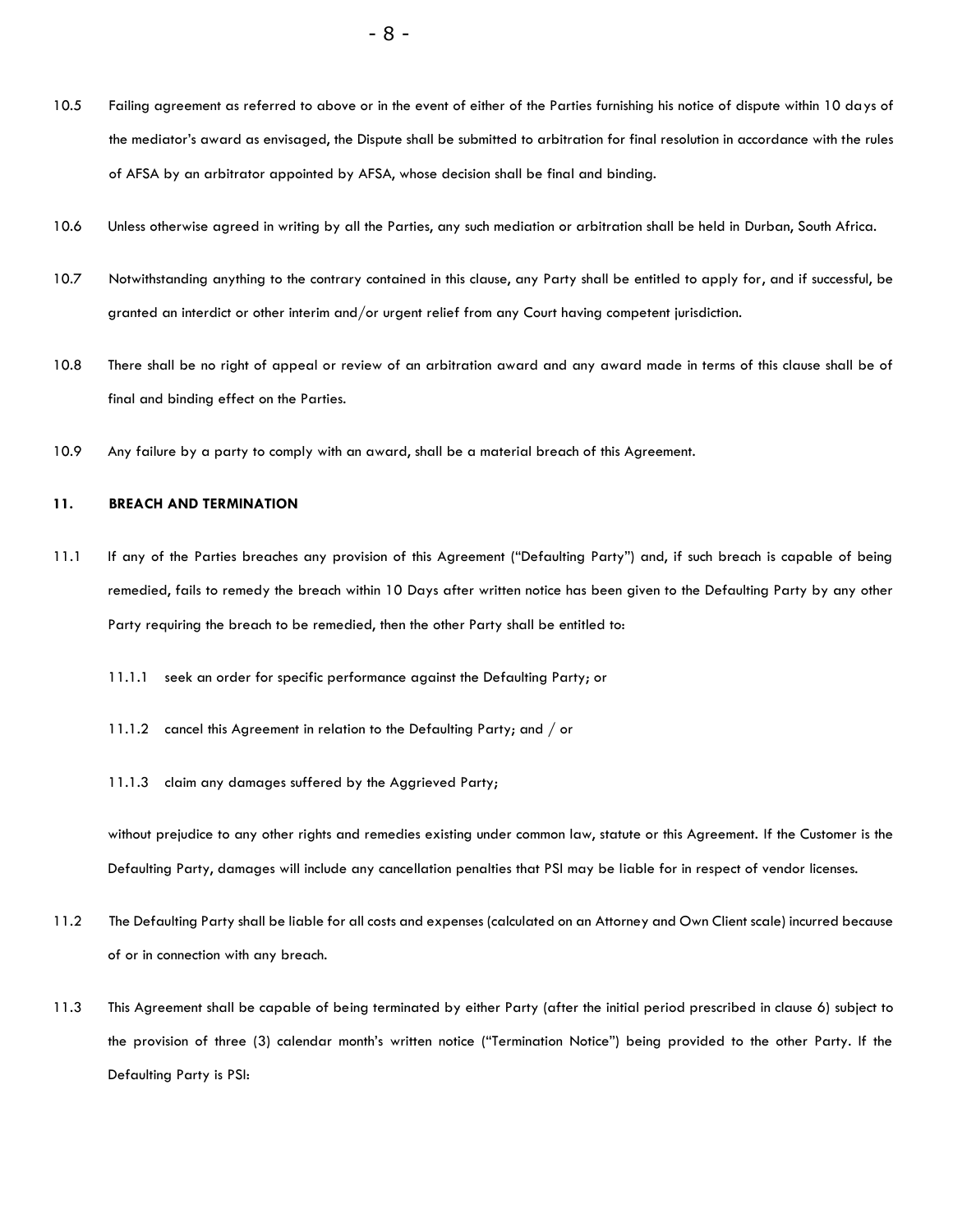- 11.3.1 PSI is to be notified in writing of the default and once notified, will have 3 months to remedy the default. Failing PSI's remedying of the default, the Customer will be entitled to deliver its Termination Notice, as prescribed in clause 11.1 *supra*.
- 11.4 Any of the following acts shall be deemed as a material breach of this Agreement and render the Agreement capable of immediate termination, without the provision of the Termination Notice:
	- 11.4.1 the Defaulting Party ceases to carry on business;
	- 11.4.2 the Defaulting Party is placed under provisional or final liquidation;
	- 11.4.3 the Defaulting Party undergoes a substantial change in ownership and fails to notify the other Party; and
	- 11.4.4 the Defaulting Party has a judgment granted against it and fails to:
		- 11.4.4.1 effect payment of the judgment debt; and/ or
		- 11.4.4.2 takes steps to rescind the judgment,

within twenty (20) Days of becoming aware of the judgment against it.

11.5 Where the CPA will have application, namely with regards to the termination of this Agreement, the provisions of the CPA shall supersede this Agreement.

## **10. DOMICILIUM**

10.1 The Parties respectively choose as their *domicilia citandi et executandi* for the purposes of court process and formal notices provided for in this Agreement, the following addresses:

| <b>Name of Party</b> | <b>Physical Address</b>                               | <b>Email Address</b>     |
|----------------------|-------------------------------------------------------|--------------------------|
| <b>PSI</b>           | 29 Wandsbeck Road, Westville,<br>Durban, South Africa | shanem@psiservices.co.za |
| The Customer         |                                                       |                          |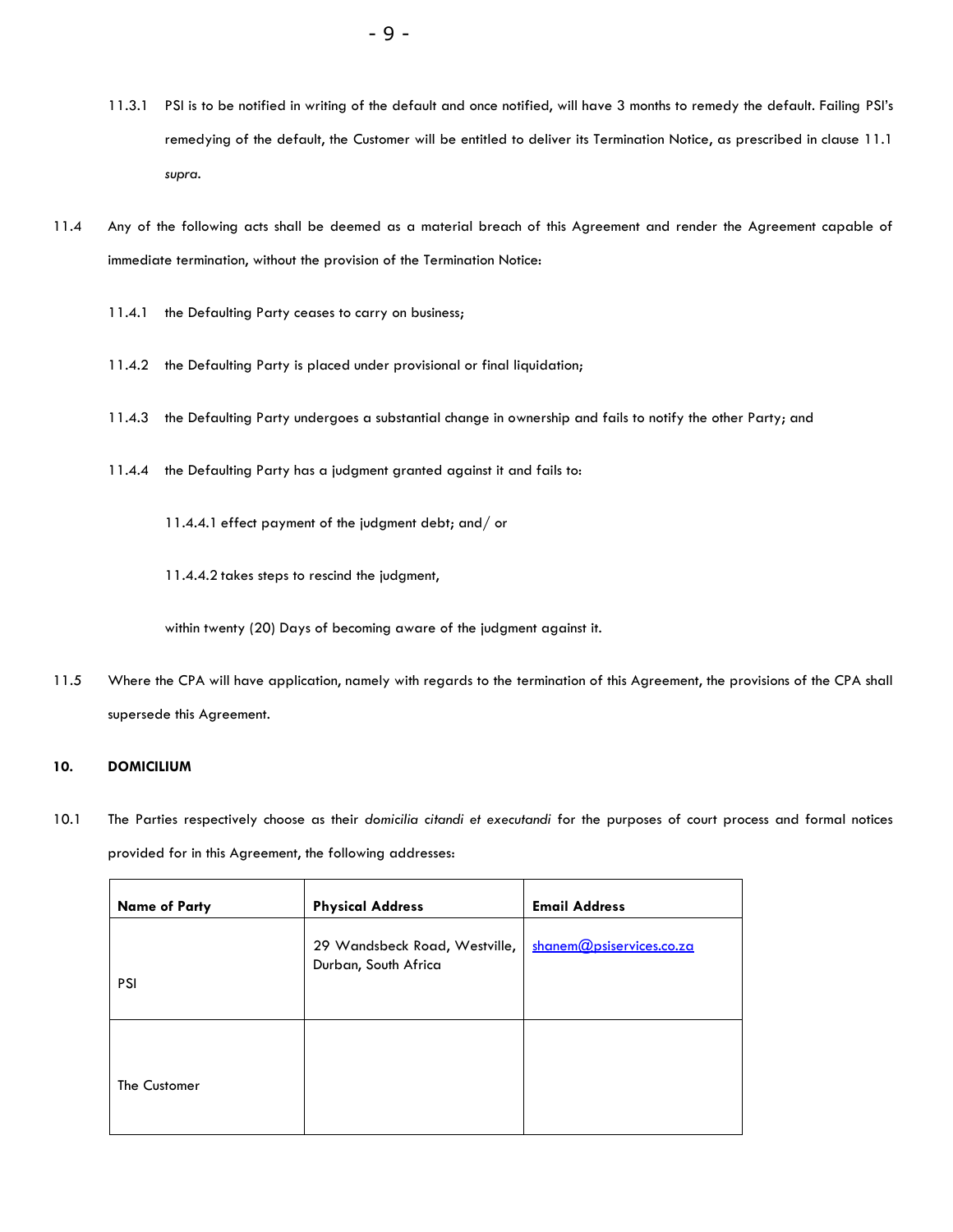- 10.2 Any notice or communication required or permitted to be given in terms of this Agreement shall be valid and effective only if in writing, including as defined in the Electronic Communications and Transactions Act, 25 of 2002.
- 10.3 A Party shall be entitled to change its domicilium address from time to time, by way of written notice to the other Party specifying its new domicilium address provided always, however, that the new address is within the Republic of South Africa and is not a post office or post restante address.
- 10.4 Any notice to a Party:
	- 10.4.1 sent by prepaid registered post (by airmail if appropriate) in a correctly addressed envelope to it at its domicilium address shall be deemed to have been received on the 5th Business Day after posting (unless the contrary is proved);
	- 10.4.2 delivered by hand to a responsible person during ordinary business hours at its domicilium address shall be deemed to have been received on the day of delivery;
	- 10.4.3 transmitted per email to its chosen email address shall be deemed to have been received on the day of transmission;
	- 10.4.4 shall be written in English.
- 10.5 Notwithstanding anything to the contrary herein contained a written notice actually received by a Party shall be an adequate written notice to the recipient notwithstanding that it was not sent to or delivered at the recipient's chosen domicilium address.

# **11. GENERAL**

- 11.1 This Agreement constitutes the whole Agreement between the Parties relating to the subject matter hereof.
- 11.2 No amendment or consensual cancellation of this Agreement or any provision hereof, and no extension of time, waiver or relaxation or suspension of any of the provisions of this Agreement shall be binding unless recorded in writing and signed by the Parties (or in the case of an extension of time, waiver or relaxation or suspension, signed by the Party granting such extension, waiver or relaxation).
	- 11.2.1 "Writing" includes electronic communication as defined in the Electronic Communications and Transactions Act No. 25 of 2002.
	- 11.2.2 Where an amendment, novation and cancellation of this Agreement is required to be signed by the Parties, the signing must be a manuscript signature and excludes digital signatures, unless an Advanced Digital Signature is used.